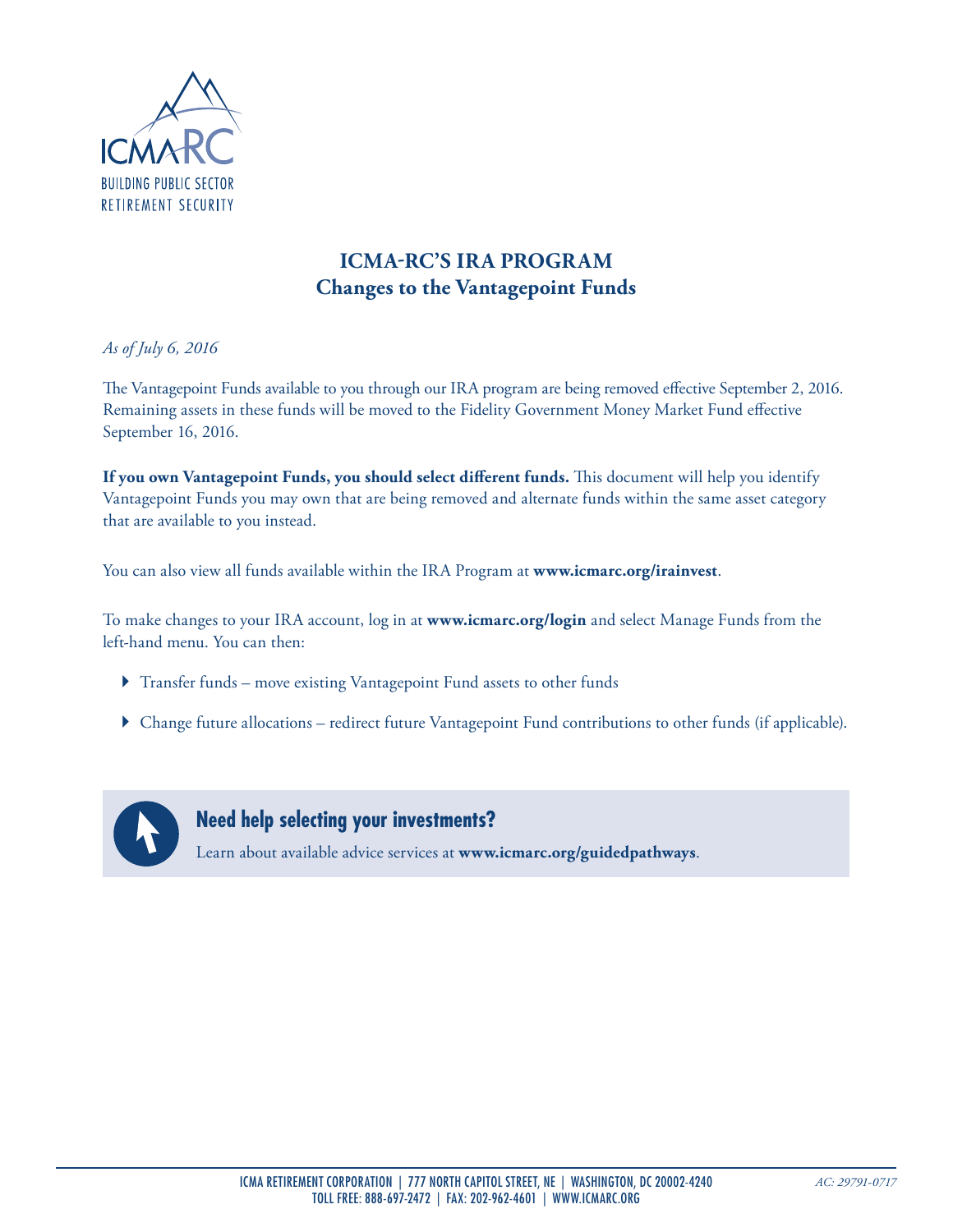|                                                                 |               | Gross                          | <b>Net</b>                     | Average Annual Returns as of Mar. 31, 2016 |        |         |
|-----------------------------------------------------------------|---------------|--------------------------------|--------------------------------|--------------------------------------------|--------|---------|
| <b>Name</b>                                                     | <b>Ticker</b> | <b>Expense</b><br><b>Ratio</b> | <b>Expense</b><br><b>Ratio</b> | 1-Year                                     | 5-Year | 10-Year |
| <b>TARGET-DATE FUNDS</b>                                        |               |                                |                                |                                            |        |         |
| <b>Fund To Be Removed</b>                                       |               |                                |                                |                                            |        |         |
| <b>Vantagepoint Milestone Retirement Inc Inv M 1,2</b>          | <b>VPRRX</b>  | 0.80                           | 0.80                           | $-1.52$                                    | 3.40   | 3.85    |
| <b>Category Alternative</b>                                     |               |                                |                                |                                            |        |         |
| T. Rowe Price <sup>®</sup> Retirement 2005 Adv <sup>1,2,3</sup> | <b>PARGX</b>  | 0.83                           | 0.83                           | $-0.20$                                    | 4.75   |         |
| <b>Fund To Be Removed</b>                                       |               |                                |                                |                                            |        |         |
| Vantagepoint Milestone 2010 Inv M 1,2                           | <b>VPRQX</b>  | 0.80                           | 0.80                           | $-1.90$                                    | 4.47   | 4.39    |
| <b>Category Alternative</b>                                     |               |                                |                                |                                            |        |         |
| T. Rowe Price <sup>®</sup> Retirement 2010 Adv <sup>1,2,3</sup> | <b>PARAX</b>  | 0.83                           | 0.83                           | $-0.44$                                    | 5.15   | 4.88    |
| <b>Fund To Be Removed</b>                                       |               |                                |                                |                                            |        |         |
| Vantagepoint Milestone 2015 Inv M 1,2                           | <b>VPRPX</b>  | 0.81                           | 0.81                           | $-2.24$                                    | 4.84   | 4.44    |
| <b>Category Alternative</b>                                     |               |                                |                                |                                            |        |         |
| T. Rowe Price <sup>®</sup> Retirement 2015 Adv <sup>1,2,3</sup> | <b>PARHX</b>  | 0.87                           | 0.87                           | $-0.96$                                    | 5.76   |         |
| <b>Fund To Be Removed</b>                                       |               |                                |                                |                                            |        |         |
| Vantagepoint Milestone 2020 Inv M <sup>1,2</sup>                | <b>VPROX</b>  | 0.82                           | 0.82                           | $-2.76$                                    | 5.30   | 4.55    |
| <b>Category Alternative</b>                                     |               |                                |                                |                                            |        |         |
| T. Rowe Price <sup>®</sup> Retirement 2020 Adv <sup>1,2,3</sup> | <b>PARBX</b>  | 0.91                           | 0.91                           | $-1.58$                                    | 6.27   | 5.29    |
| <b>Fund To Be Removed</b>                                       |               |                                |                                |                                            |        |         |
| Vantagepoint Milestone 2025 Inv M 1,2                           | <b>VPRNX</b>  | 0.84                           | 0.84                           | $-3.27$                                    | 5.76   | 4.65    |
| <b>Category Alternative</b>                                     |               |                                |                                |                                            |        |         |
| T. Rowe Price <sup>®</sup> Retirement 2025 Adv <sup>1,2,3</sup> | <b>PARJX</b>  | 0.94                           | 0.94                           | $-2.05$                                    | 6.68   |         |
| <b>Fund To Be Removed</b>                                       |               |                                |                                |                                            |        |         |
| Vantagepoint Milestone 2030 Inv M <sup>1,2</sup>                | <b>VPRMX</b>  | 0.86                           | 0.86                           | $-3.79$                                    | 6.16   | 4.76    |
| <b>Category Alternative</b>                                     |               |                                |                                |                                            |        |         |
| T. Rowe Price <sup>®</sup> Retirement 2030 Adv <sup>1,2,3</sup> | <b>PARCX</b>  | 0.97                           | 0.97                           | $-2.49$                                    | 7.03   | 5.49    |
| <b>Fund To Be Removed</b>                                       |               |                                |                                |                                            |        |         |
| Vantagepoint Milestone 2035 Inv M <sup>1,2</sup>                | <b>VPRLX</b>  | 0.87                           | 0.87                           | $-4.23$                                    | 6.52   | 4.91    |
| <b>Category Alternative</b>                                     |               |                                |                                |                                            |        |         |
| T. Rowe Price <sup>®</sup> Retirement 2035 Adv <sup>1,2,3</sup> | <b>PARKX</b>  | 0.99                           | 0.99                           | $-2.95$                                    | 7.21   |         |
| <b>Fund To Be Removed</b>                                       |               |                                |                                |                                            |        |         |
| Vantagepoint Milestone 2040 Inv M 1,2                           | <b>VPRKX</b>  | 0.90                           | 0.90                           | $-4.75$                                    | 6.84   | 5.06    |
| <b>Category Alternative</b>                                     |               |                                |                                |                                            |        |         |
| T. Rowe Price <sup>®</sup> Retirement 2040 Adv <sup>1,2,3</sup> | <b>PARDX</b>  | 1.00                           | 1.00                           | $-3.30$                                    | 7.37   | 5.62    |
| <b>Fund To Be Removed</b>                                       |               |                                |                                |                                            |        |         |
| Vantagepoint Milestone 2045 Inv M 1,2                           | <b>VPRJX</b>  | 0.94                           | 0.94                           | $-5.11$                                    | 6.83   |         |
| <b>Category Alternative</b>                                     |               |                                |                                |                                            |        |         |
| T. Rowe Price <sup>®</sup> Retirement 2045 Adv <sup>1,2,3</sup> | <b>PARLX</b>  | 1.00                           | 1.00                           | $-3.30$                                    | 7.37   |         |
| <b>Fund To Be Removed</b>                                       | <b>VPRHX</b>  | 1.02                           | 0.98                           | $-5.12$                                    |        |         |
| Vantagepoint Milestone 2050 Inv M 1,2,4                         |               |                                |                                |                                            |        |         |
| <b>Category Alternative</b>                                     |               |                                |                                |                                            |        |         |
| T. Rowe Price <sup>®</sup> Retirement 2050 Adv <sup>1,2,3</sup> | <b>PARFX</b>  | 1.00                           | 1.00                           | $-3.30$                                    | 7.38   |         |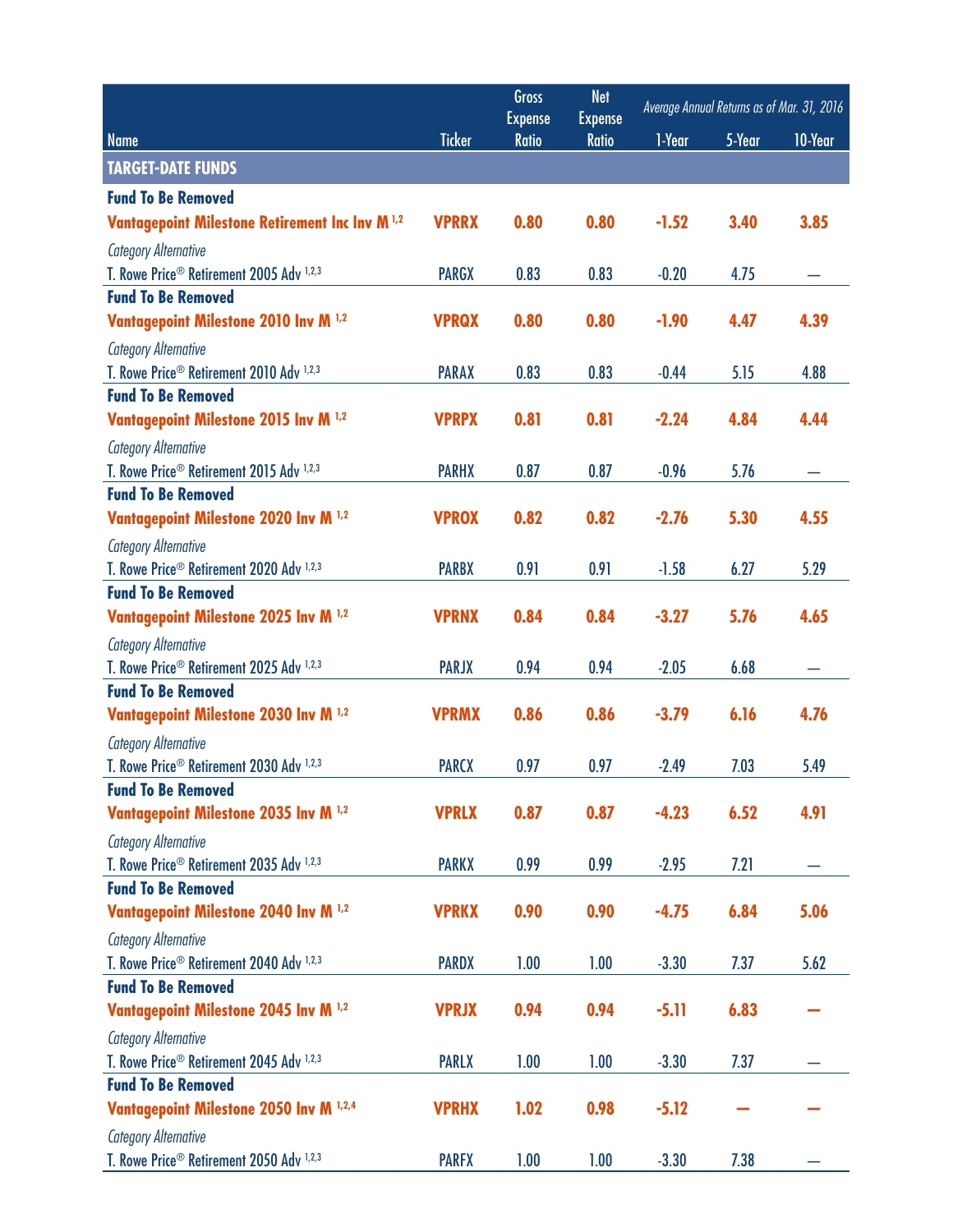| <b>Expense</b><br><b>Expense</b><br><b>Ticker</b><br><b>Name</b><br><b>Ratio</b><br><b>Ratio</b><br>1-Year<br>5-Year<br>10-Year                              |  |
|--------------------------------------------------------------------------------------------------------------------------------------------------------------|--|
|                                                                                                                                                              |  |
| <b>TARGET-RISK FUNDS</b>                                                                                                                                     |  |
| <b>Fund To Be Removed</b>                                                                                                                                    |  |
| <b>Vantagepoint Model Port Consrv Gr Inv M2</b><br>0.83<br>0.83<br>$-2.03$<br>4.11<br>4.19<br><b>VPCGX</b>                                                   |  |
| <b>Category Alternatives</b>                                                                                                                                 |  |
| <b>BlackRock 20/80 Target Allocation Inv A 5</b><br>1.17<br>5.78<br><b>BACPX</b><br>0.94<br>$-0.82$                                                          |  |
| <b>BlackRock 40/60 Target Allocation Inv A 5</b><br>1.14<br>0.95<br>$-1.71$<br>6.38<br><b>BAMPX</b>                                                          |  |
| <b>Fund To Be Removed</b>                                                                                                                                    |  |
| Vantagepoint Model Port Traditnl Gr Inv M <sup>2</sup><br>0.85<br>$-3.20$<br>5.37<br><b>VPTGX</b><br>0.85<br>4.64                                            |  |
| <b>Category Alternative</b>                                                                                                                                  |  |
| <b>BlackRock 60/40 Target Allocation Inv A 5</b><br>1.22<br><b>BAGPX</b><br>0.96<br>$-3.11$<br>6.75                                                          |  |
| <b>Fund To Be Removed</b>                                                                                                                                    |  |
| <b>VPLGX</b><br>0.90<br>0.90<br>$-4.29$<br>6.08<br>4.88<br><b>Vantagepoint Model Port Long-Trm Gr Inv M2</b>                                                 |  |
| <b>Category Alternative</b>                                                                                                                                  |  |
| <b>BlackRock 80/20 Target Allocation A 5</b><br>1.40<br>0.91<br>6.88<br><b>BAAPX</b><br>$-4.96$                                                              |  |
| <b>Fund To Be Removed</b>                                                                                                                                    |  |
| Vantagepoint Model Port Glbl Eq Gr Inv M <sup>2</sup><br>6.85<br>0.93<br>0.93<br>$-6.53$<br>4.79<br><b>VPAGX</b>                                             |  |
| <b>Category Alternatives</b>                                                                                                                                 |  |
| <b>ClearBridge International Growth FI 6,7,8</b><br><b>LMGFX</b><br>1.27<br>1.15<br>7.52<br>$-7.74$<br>1.24                                                  |  |
| Nuveen Global Infrastructure I 8,9<br>1.20<br>8.22<br><b>FGIYX</b><br>0.97<br>0.54                                                                           |  |
| Oppenheimer Global A <sup>8</sup><br><b>OPPAX</b><br>1.14<br>1.14<br>$-9.49$<br>5.57<br>4.30                                                                 |  |
| Third Avenue Value Instl <sup>8</sup><br>1.09<br>1.09<br>$-8.01$<br>2.29<br>1.71<br><b>TAVFX</b>                                                             |  |
| <b>U.S. LARGE-CAP STOCK FUNDS</b>                                                                                                                            |  |
| <b>Fund To Be Removed</b>                                                                                                                                    |  |
| 7.61<br>Vantagepoint Equity Income Inv <sup>10</sup><br><b>VPEIX</b><br>0.77<br>0.77<br>$-4.53$<br>5.36                                                      |  |
| <b>Category Alternatives</b>                                                                                                                                 |  |
| AllianzGI NFJ Dividend Value Admin <sup>10</sup><br>0.96<br>0.96<br><b>ANDAX</b><br>$-4.37$<br>7.94<br>4.49                                                  |  |
| Becker Value Equity Retail 10,11<br>0.80<br><b>BVEFX</b><br>0.79<br>$-6.57$<br>9.19<br>6.38                                                                  |  |
| <b>BlackRock Equity Dividend Inv A 10</b><br>0.97<br>0.97<br>1.19<br><b>MDDVX</b><br>8.52<br>6.67                                                            |  |
| <b>Invesco Diversified Dividend A 10,12</b><br>0.84<br><b>LCEAX</b><br>0.83<br>4.93<br>11.50<br>7.75                                                         |  |
| Nuveen Tradewinds Value Opportunities I <sup>10</sup><br><b>NVORX</b><br>1.03<br>1.03<br>1.81<br>5.62<br>8.05                                                |  |
| Oppenheimer Equity Income A <sup>10</sup><br>1.02<br><b>OAEIX</b><br>1.02<br>$-11.62$<br>6.52<br>5.71                                                        |  |
| T. Rowe Price <sup>®</sup> Equity Income Adv <sup>3,10</sup><br><b>PAFDX</b><br>0.93<br>0.93<br>$-3.37$<br>7.78<br>5.14<br><b>Fund To Be Removed</b>         |  |
| <b>Vantagepoint Growth &amp; Income Inv</b><br><b>VPGIX</b><br>0.82<br>0.82<br>$-1.92$<br>10.20<br>6.54                                                      |  |
|                                                                                                                                                              |  |
| <b>Category Alternatives</b>                                                                                                                                 |  |
| <b>ClearBridge Value FI</b><br><b>LMVFX</b><br>1.11<br>1.11<br>$-5.04$<br>10.10<br>1.36<br><b>Davis NY Venture A</b><br><b>NYVTX</b><br>0.86<br>0.86<br>7.57 |  |
| $-4.00$<br>4.59<br><b>Oppenheimer Main Street A</b><br><b>MSIGX</b><br>0.94<br>0.94<br>2.51<br>11.37<br>6.24                                                 |  |
| Parnassus Core Equity Investor <sup>13</sup><br><b>PRBLX</b><br>0.88<br>2.82<br>12.10<br>9.61<br>0.87                                                        |  |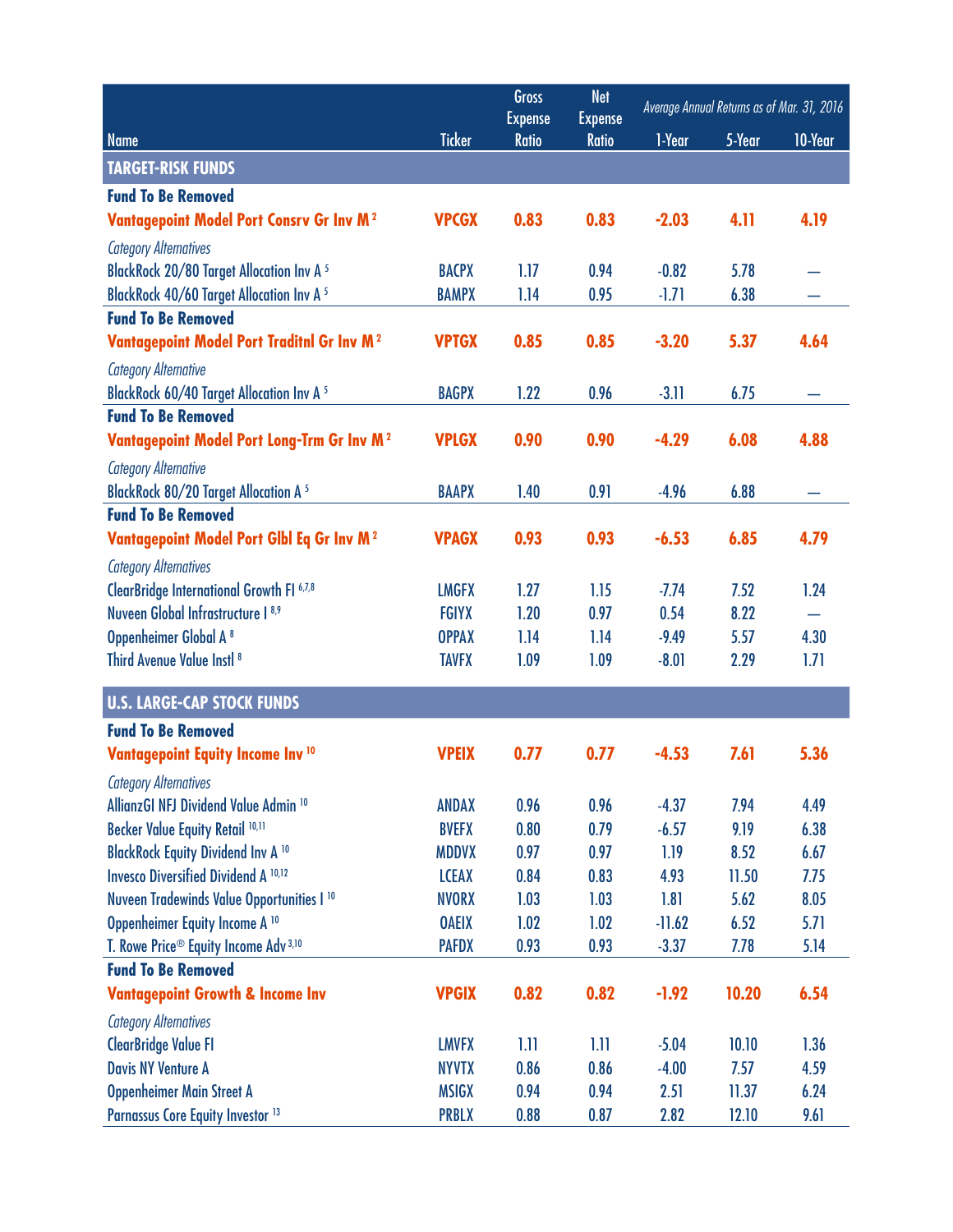|                                                            |               | <b>Gross</b><br><b>Expense</b> | <b>Net</b><br><b>Expense</b> | Average Annual Returns as of Mar. 31, 2016 |        |                          |
|------------------------------------------------------------|---------------|--------------------------------|------------------------------|--------------------------------------------|--------|--------------------------|
| <b>Name</b>                                                | <b>Ticker</b> | <b>Ratio</b>                   | <b>Ratio</b>                 | 1-Year                                     | 5-Year | 10-Year                  |
| <b>Fund To Be Removed</b>                                  |               |                                |                              |                                            |        |                          |
| <b>Vantagepoint 500 Stock Index I</b>                      | <b>VPFIX</b>  | 0.40                           | 0.40                         | 1.41                                       | 11.14  | 6.58                     |
| <b>Category Alternatives</b>                               |               |                                |                              |                                            |        |                          |
| <b>BlackRock S&amp;P 500 Index Investor A</b>              | <b>BSPAX</b>  | 0.36                           | 0.36                         | 1.41                                       |        |                          |
| <b>BlackRock Total Stock Market Index Inv A 14</b>         | <b>BASMX</b>  | 0.49                           | 0.33                         |                                            |        |                          |
| <b>Fund To Be Removed</b>                                  |               |                                |                              |                                            |        |                          |
| <b>Vantagepoint Broad Market Index I</b>                   | <b>VPMIX</b>  | 0.40                           | 0.40                         | 0.61                                       | 10.66  | 6.67                     |
| <b>Category Alternatives</b>                               |               |                                |                              |                                            |        |                          |
| <b>BlackRock S&amp;P 500 Index Investor A</b>              | <b>BSPAX</b>  | 0.36                           | 0.36                         | 1.41                                       |        |                          |
| <b>BlackRock Total Stock Market Index Inv A 14</b>         | <b>BASMX</b>  | 0.49                           | 0.33                         |                                            |        |                          |
| <b>Fund To Be Removed</b>                                  |               |                                |                              |                                            |        |                          |
| <b>Vantagepoint Growth Inv 10</b>                          | <b>VPGRX</b>  | 0.81                           | 0.81                         | $-2.16$                                    | 9.31   | 4.93                     |
| <b>Category Alternatives</b>                               |               |                                |                              |                                            |        |                          |
| <b>BlackRock Capital Appreciation Inv A 10</b>             | <b>MDFGX</b>  | 1.07                           | 1.07                         | $-2.59$                                    | 7.86   | 6.48                     |
| Fidelity Advisor <sup>®</sup> New Insights A <sup>10</sup> | <b>FNIAX</b>  | 0.92                           | 0.92                         | $-1.25$                                    | 9.94   | 7.16                     |
| Harbor Capital Appreciation Inv 10,15                      | <b>HCAIX</b>  | 1.07                           | 1.02                         | $-1.00$                                    | 11.63  | 7.23                     |
| Janus Forty S <sup>10</sup>                                | <b>JARTX</b>  | 1.19                           | 1.19                         | 0.29                                       | 11.82  | 8.08                     |
| Janus S <sup>10</sup>                                      | <b>JGORX</b>  | 1.11                           | 1.11                         | $-3.01$                                    | 9.94   | $\overline{\phantom{0}}$ |
| T. Rowe Price® Blue Chip Growth Adv 3,10                   | <b>PABGX</b>  | 0.99                           | 0.99                         | $-1.12$                                    | 12.77  | 8.17                     |
| T. Rowe Price® Growth Stock Adv 3,10                       | <b>TRSAX</b>  | 0.92                           | 0.92                         | $-1.32$                                    | 11.94  | 7.92                     |
| <b>U.S. MID/SMALL-CAP STOCK FUNDS</b>                      |               |                                |                              |                                            |        |                          |
| <b>Fund To Be Removed</b>                                  |               |                                |                              |                                            |        |                          |
| Vantagepoint Select Value Inv 10,16                        | <b>VPSVX</b>  | 0.97                           | 0.97                         | $-7.93$                                    | 7.98   |                          |
| <b>Category Alternatives</b>                               |               |                                |                              |                                            |        |                          |
| AllianzGI NFJ Mid-Cap Value Admin 10,16                    | <b>PRAAX</b>  | 1.20                           | 1.20                         | $-3.24$                                    | 8.32   | 5.71                     |
| Fidelity Advisor® Leveraged Co Stk A 10,16                 | <b>FLSAX</b>  | 1.07                           | 1.07                         | $-11.46$                                   | 7.20   | 5.97                     |
| Fidelity Advisor® Value A 10,16                            | <b>FAVFX</b>  | 1.36                           | 1.36                         | $-7.14$                                    | 8.74   | 5.20                     |
| Perkins Mid Cap Value S <sup>10,16</sup>                   | <b>JMVIX</b>  | 0.94                           | 0.94                         | $-1.18$                                    | 6.38   |                          |
| <b>Fund To Be Removed</b>                                  |               |                                |                              |                                            |        |                          |
| Vantagepoint Aggressive Opp Inv 10,16                      | <b>VPAOX</b>  | 0.83                           | 0.83                         | $-7.27$                                    | 6.84   | 5.46                     |
| <b>Category Alternatives</b>                               |               |                                |                              |                                            |        |                          |
| Harbor Mid Cap Growth Inv 10,16                            | <b>HIMGX</b>  | 1.23                           | 1.23                         | $-10.33$                                   | 6.22   | 5.74                     |
| Janus Enterprise S <sup>10,16</sup>                        | <b>JGRTX</b>  | 1.17                           | 1.17                         | $-1.07$                                    | 10.71  |                          |
| <b>Fund To Be Removed</b>                                  |               |                                |                              |                                            |        |                          |
| <b>Vantagepoint Discovery Inv 17</b>                       | <b>VPDSX</b>  | 0.87                           | 0.87                         | $-12.80$                                   | 6.52   |                          |
| <b>Category Alternatives</b>                               |               |                                |                              |                                            |        |                          |
| ClearBridge Small Cap FI 17,18                             | <b>LGASX</b>  | 1.40                           | 1.40                         | $-5.98$                                    | 5.82   | 3.09                     |
| Fidelity Advisor® Small Cap A <sup>17</sup>                | <b>FSCDX</b>  | 1.26                           | 1.26                         | $-8.72$                                    | 6.15   | 6.46                     |
| Royce Total Return Svc <sup>17</sup>                       | <b>RYTFX</b>  | 1.50                           | 1.50                         | $-4.33$                                    | 6.50   | 5.22                     |
| T. Rowe Price® Small-Cap Value Adv 3,17,19                 | <b>PASVX</b>  | 1.22                           | 1.22                         | $-3.08$                                    | 6.96   | 5.53                     |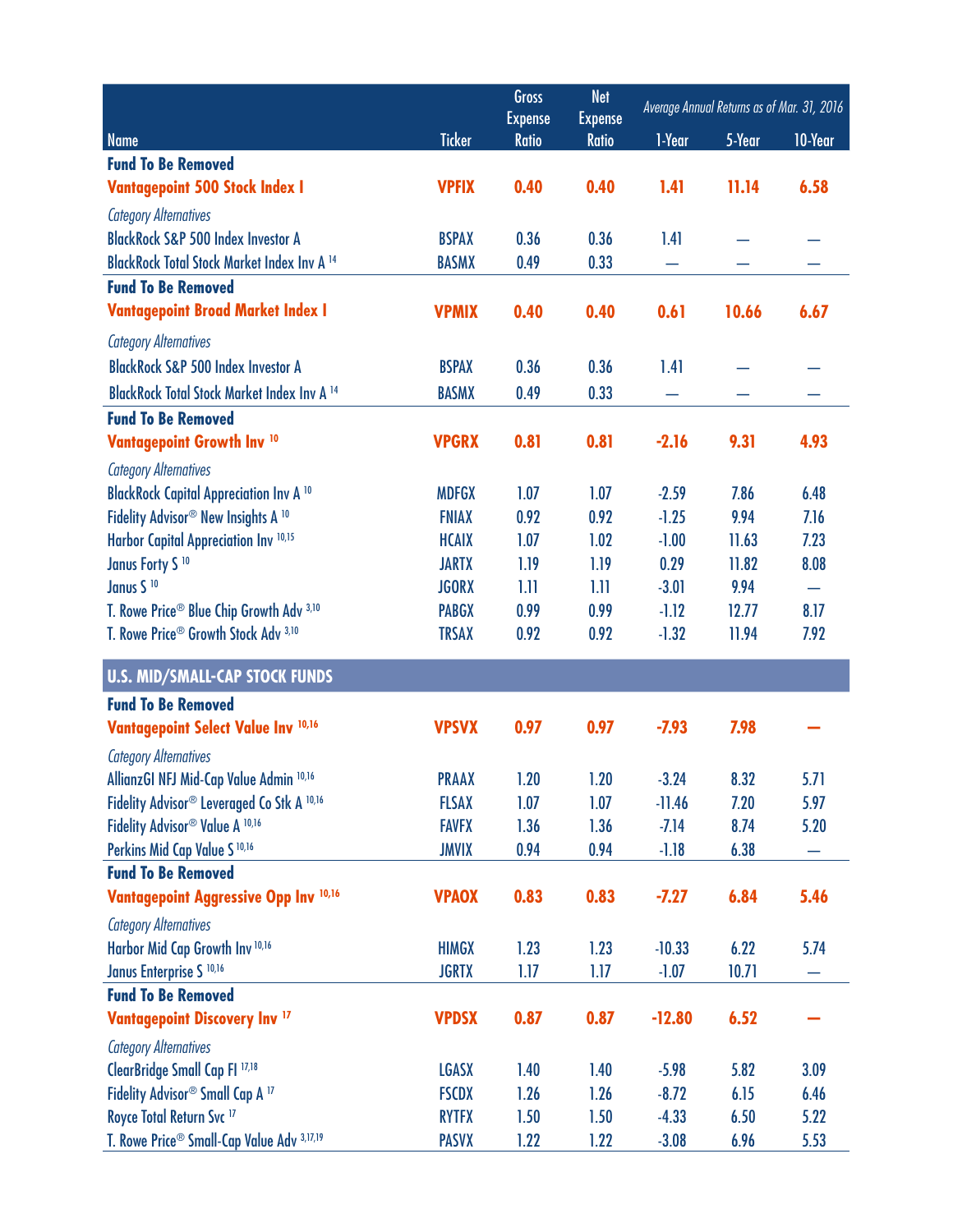|                                                               |               | <b>Gross</b><br><b>Expense</b> | <b>Net</b><br><b>Expense</b> | Average Annual Returns as of Mar. 31, 2016 |        |         |
|---------------------------------------------------------------|---------------|--------------------------------|------------------------------|--------------------------------------------|--------|---------|
| <b>Name</b>                                                   | <b>Ticker</b> | <b>Ratio</b>                   | <b>Ratio</b>                 | 1-Year                                     | 5-Year | 10-Year |
| <b>Fund To Be Removed</b>                                     |               |                                |                              |                                            |        |         |
| Vantagepoint Mid/Small Co Index I <sup>17</sup>               | <b>VPSIX</b>  | 0.40                           | 0.40                         | $-7.55$                                    | 8.35   | 6.64    |
| <b>Category Alternative</b>                                   |               |                                |                              |                                            |        |         |
| BlackRock Small/Mid Cap Index Investor A 17,20                | <b>BSMAX</b>  | 0.51                           | 0.38                         |                                            |        |         |
| <b>INTERNATIONAL STOCK FUNDS</b>                              |               |                                |                              |                                            |        |         |
| <b>Fund To Be Removed</b>                                     |               |                                |                              |                                            |        |         |
| <b>Vantagepoint International Inv 8</b>                       | <b>VPINX</b>  | 0.97                           | 0.97                         | $-5.49$                                    | 3.31   | 2.13    |
| <b>Category Alternative</b>                                   |               |                                |                              |                                            |        |         |
| Harbor International Investor 8,21                            | <b>HIINX</b>  | 1.15                           | 1.13                         | $-8.95$                                    | 1.29   | 3.30    |
| <b>Fund To Be Removed</b>                                     |               |                                |                              |                                            |        |         |
| <b>Vantagepoint Overseas Equity Index I 8</b>                 | <b>VPOIX</b>  | 0.49                           | 0.49                         | $-9.08$                                    | 1.90   | 1.38    |
| <b>Category Alternative</b>                                   |               |                                |                              |                                            |        |         |
| <b>BlackRock International Index Inv A 8,22</b>               | <b>MDIIX</b>  | 0.41                           | 0.37                         | $-8.78$                                    | 1.69   | 1.16    |
| <b>BOND FUNDS</b>                                             |               |                                |                              |                                            |        |         |
| <b>Fund To Be Removed</b>                                     |               |                                |                              |                                            |        |         |
| <b>Vantagepoint Low Duration Bond 23</b>                      | <b>VPIPX</b>  | 0.62                           | 0.62                         | 0.41                                       | 1.42   | 2.87    |
| <b>Category Alternatives</b>                                  |               |                                |                              |                                            |        |         |
| Oppenheimer Limited-Term Bond A 23,24                         | <b>OUSGX</b>  | 0.91                           | 0.82                         | 0.19                                       | 2.73   | 3.82    |
| <b>PIMCO Low Duration Admin 23</b>                            | <b>PLDAX</b>  | 0.71                           | 0.71                         | 0.06                                       | 1.48   | 3.51    |
| RS Low Duration Bond A 12, 23                                 | <b>RLDAX</b>  | 0.85                           | 0.85                         | 0.39                                       | 1.19   | 2.89    |
| <b>Fund To Be Removed</b>                                     |               |                                |                              |                                            |        |         |
| <b>Vantagepoint Core Bond Index I 23</b>                      | <b>VPCIX</b>  | 0.40                           | 0.40                         | 1.46                                       | 3.32   | 4.43    |
| <b>Category Alternative</b>                                   |               |                                |                              |                                            |        |         |
| <b>BlackRock US Total Bond Index Investor A 23,25</b>         | <b>BMOAX</b>  | 0.40                           | 0.36                         | 1.47                                       |        |         |
|                                                               |               |                                |                              |                                            |        |         |
| <b>Fund To Be Removed</b>                                     |               |                                |                              |                                            |        |         |
| <b>Vantagepoint Inflation Focused Inv 23</b>                  | <b>VPTSX</b>  | 0.65                           | 0.65                         | 0.88                                       | 2.22   | 4.11    |
| <b>Category Alternatives</b><br>PIMCO Real Return Admin 23,26 | <b>PARRX</b>  | 0.75                           |                              | $-0.55$                                    | 2.39   | 4.50    |

*Fund past performance, as shown, is no guarantee of how the fund will perform in the future.*

*Please read the fund's prospectus carefully for a complete summary of all fees, expenses, investment objectives and strategies, risks, financial highlights, and performance information. Investing involves risk, including possible loss of the amount invested. Investors should carefully consider the information contained in the prospectus before investing. You may contact us to obtain a prospectus or to answer questions by calling 800-669-7400, emailing investorservices@icmarc.org, or visiting www.icmarc.org.* 

*Returns and/or expenses provided by Morningstar, Inc. Copyright © 2016. All Rights Reserved. Morningstar places funds in certain categories based on the fund's historical portfolio holdings. Placement of a fund in a particular Morningstar category does not mean that the fund will remain in that category or that it will invest primarily in securities consistent with its Morningstar category. A fund's investment strategy and portfolio holdings are governed by its prospectus, guidelines or other governing documents, not its Morningstar category. The information contained herein: (1) is proprietary to Morningstar and/or its content providers; (2) may not be copied or distributed; and (3) is not warranted to be accurate, complete or timely. Neither Morningstar nor its content providers are responsible for any damages or losses arising from any use of this information. Morningstar, Inc. is a global investment research firm that is not affiliated with ICMA-RC. ICMA-RC does not independently verify Morningstar data.*